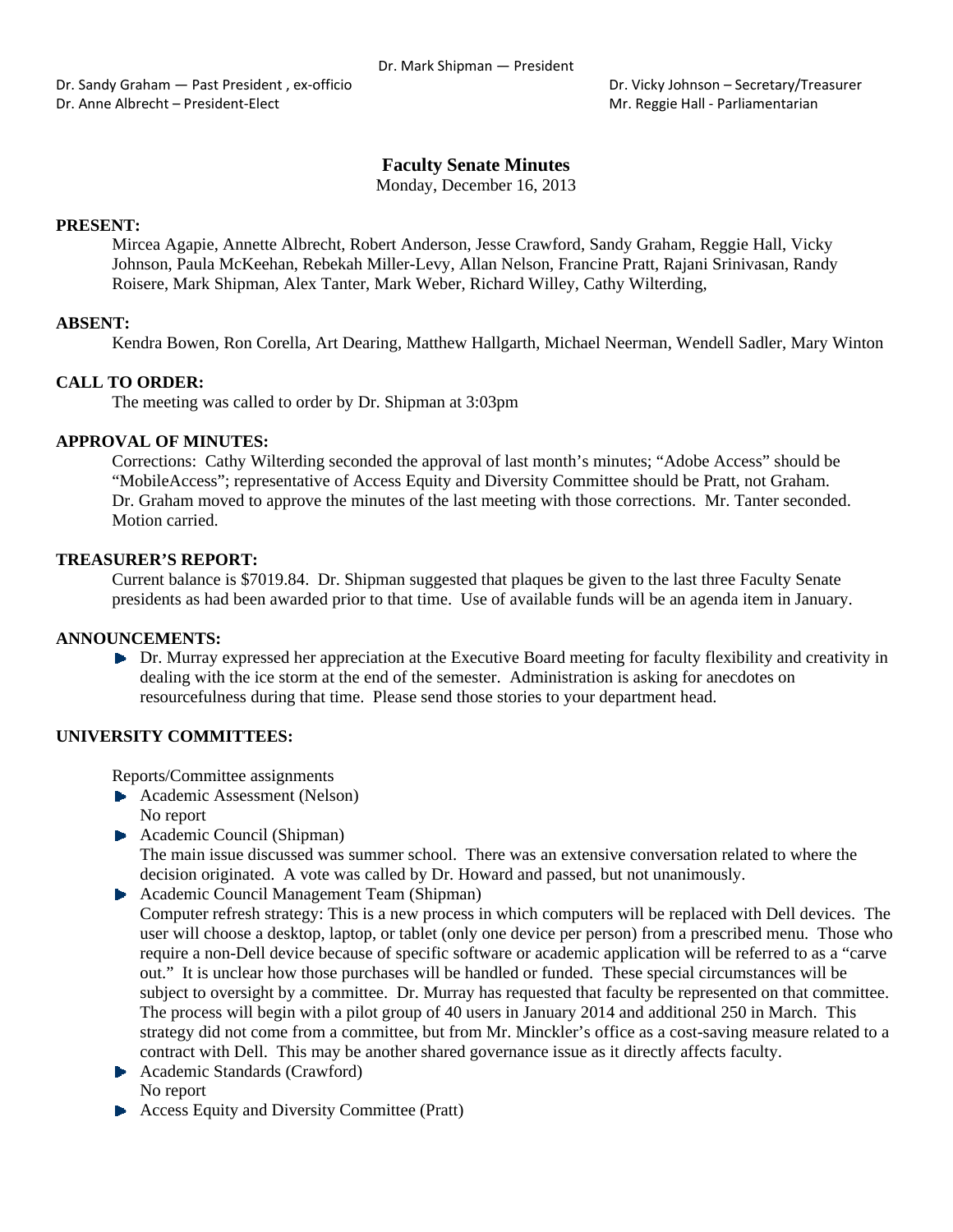Dr. Sandy Graham — Past President , ex‐officio Dr. Vicky Johnson – Secretary/Treasurer

Dr. Anne Albrecht – President-Elect **Mr. Reggie Hall - Parliamentarian** Mr. Reggie Hall - Parliamentarian

The committee has been reconstituted. Ms. Pratt had a conflict and could not attend the first meeting, but met with Jennifer Edwards. The committee has been split into four groups, related to students, staff, faculty, and technology. Ms. Pratt is working with the student committee which is now focusing on strategic planning.

- $\blacktriangleright$  Budget Advisory Council (Tanter)
	- Three main issues:
	- 1. To increase the graduate tuition differential by \$20/sch to \$50/sch. Estimated to generate \$400,000 with no serious impact on enrollment.
	- 2. The BOR has pledged that the system institutions will offer guaranteed tuition programs for all freshmen across the system by FY2015. Committee recommendation is for TSU will begin implementation in fall 2014. Students already here will not be affected, although they may lock in at that rate if they choose. The rate will include a 2.2% inflation rate.
	- 3. Consolidation of some of the mandatory fees paid by all students. Recommendation passed 7 to 6. There will be a dissenting statement. This will save approximately \$500,000 annually. Lab fees were excluded as well as others. Any fees related to legislative action could not be collapsed.
- Campus Ethics, Compliance, and Enterprise Risk Management (Winton) No report
- **CII** Advisory Council (Wilterding) No report
- CLASS (Graham) No report
- **Curriculum Committee (Hallgarth)** No report
- **Developmental Education Advisory Council (McKeehan)** No report
- ▶ Employee Benefits Committee (Shipman) No report
- **Faculty Handbook Committee (Shipman)** No report
- SEMEC (Shipman) Committee discussed strategies related to demographic assessment
- University Calendar Committee (Johnson) Committee decided via email with approval from Academic Affairs to begin Spring 2015 semester on January 12
- ▶ University Discipline Appeals (Bowen) No report
- ▶ University Planning Council (Graham)

President's retreat will be in January, the Planning Council retreat has been moved to February. The consultant who helped in the beginning of the process will return at that time. Implementation of the strategic plan has not been as vigorous at the department level as the committee had hoped.

# **OLD BUSINESS**

## **Satisfaction Survey**

The survey had to go through an approval process and so will be postponed until the spring semester rather than sent out during the break. It was suggested to add a "not able to answer" choice in the Likert scale.

# **Tobacco Use**

Dr. Shipman presented to the senate a letter he sent to Kent Styron requesting that the Department of Risk Management and Safety establish designated smoking areas, with appropriate signage, in accordance with system and university rules.